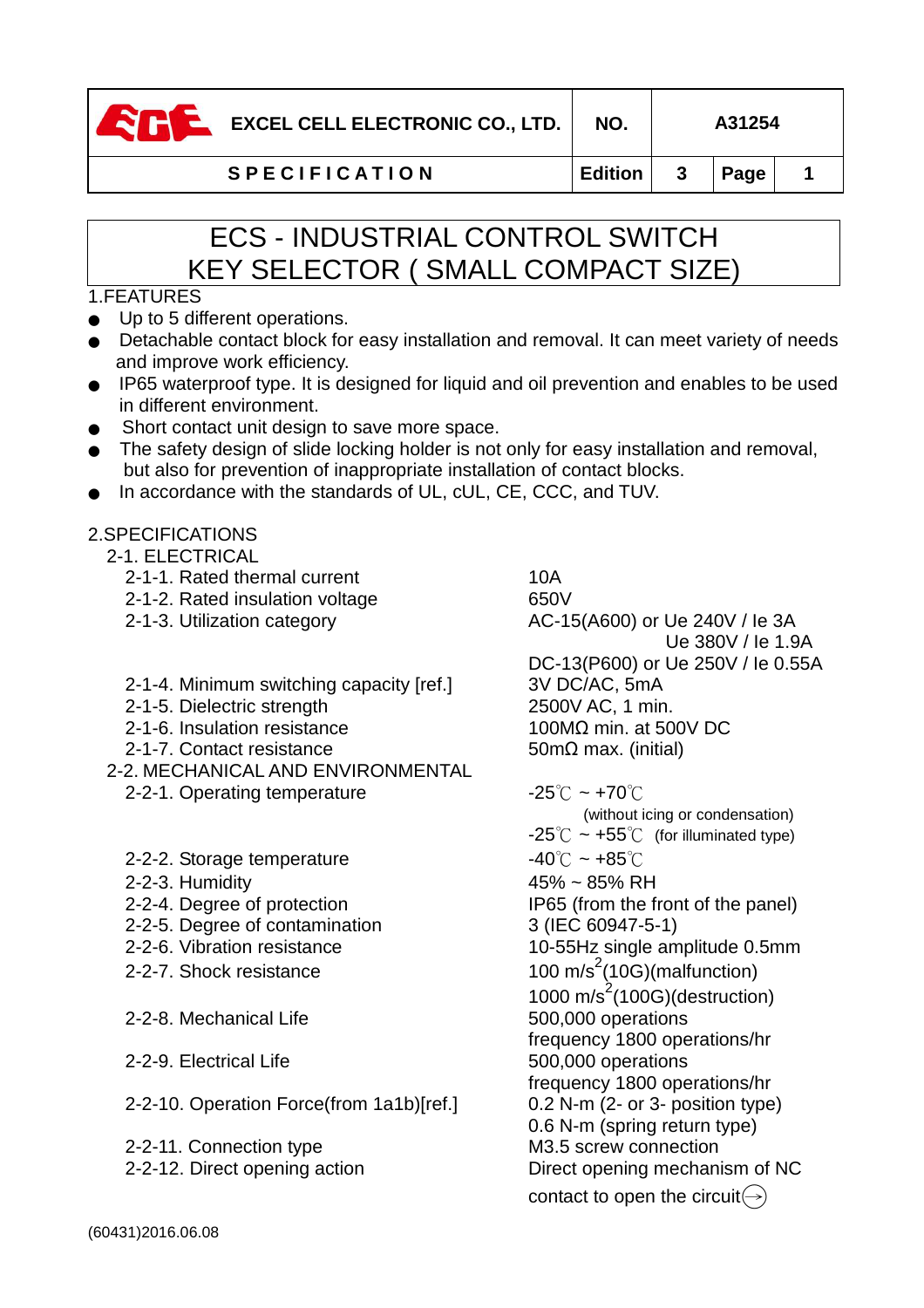| EXCEL CELL ELECTRONIC CO., LTD. | NO.            |   | A31254 |  |
|---------------------------------|----------------|---|--------|--|
| <b>SPECIFICATION</b>            | <b>Edition</b> | 3 | Page   |  |

## 3.CONSTRUCTION



■ Operation unit, LED unit, and contact unit (contact blocks) can be sold separately. Please see [4.Part numbering system] for operation unit part number. For other accessories (LED lamp, contact block, etc.), please refer to accessory part in catalog.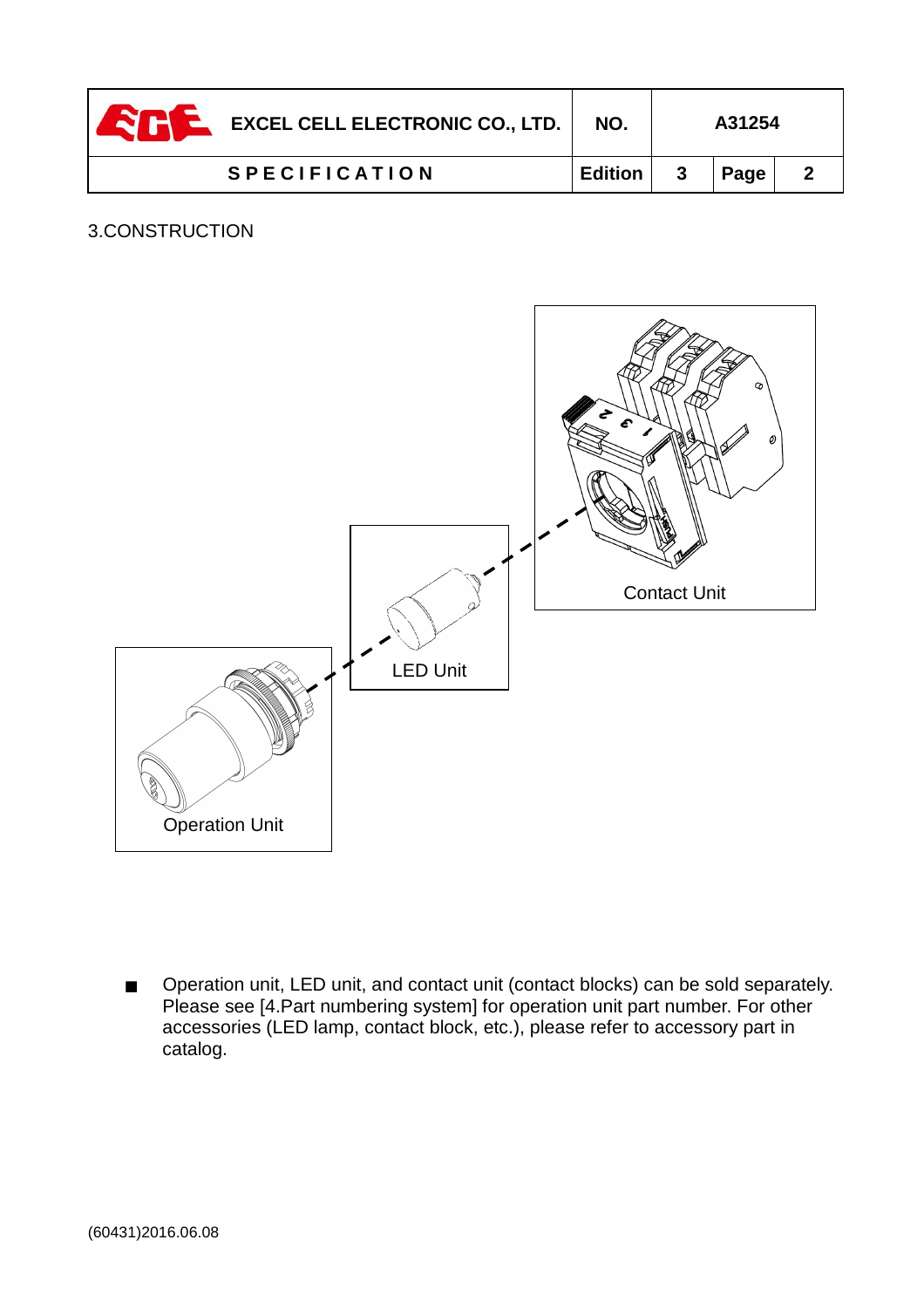| <b>EXCEL CELL ELECTRONIC CO., LTD.</b> | NO.     |    | A31254 |  |
|----------------------------------------|---------|----|--------|--|
| <b>SPECIFICATION</b>                   | Edition | -3 | Page   |  |

## 4. PART NUMBERING SYSTEM

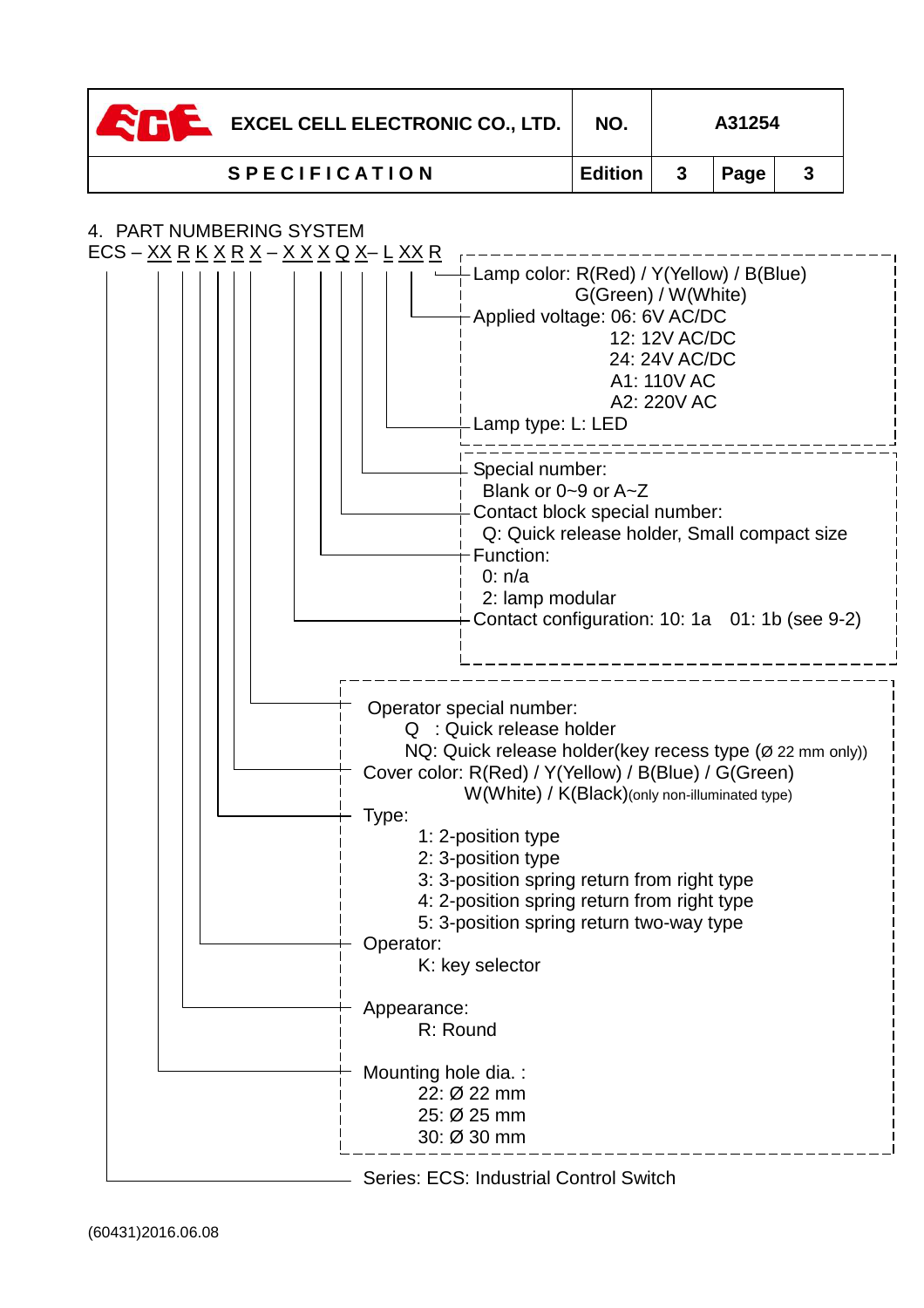| EXCEL CELL ELECTRONIC CO., LTD. | NO.            | A31254 |  |
|---------------------------------|----------------|--------|--|
| <b>SPECIFICATION</b>            | <b>Edition</b> | Page   |  |

## 5. INSTALLATION

- 5-1. Panel thickness
	- The panel thickness must be 1 to 6 mm.
	- ■Take into consideration about the thickness of accessories (such as name plate, switch guard, etc.) while using.
- 5-2. Panel cutout
	- Cutout diameter and distance

|                     |                          | Unit: mm       |
|---------------------|--------------------------|----------------|
| 22R / 25R           | 22Q / 25Q                |                |
| 22.3/25.3 $^{+0.4}$ | 22.3/25.3 $^{+0.4}$<br>- | $+0.5$<br>30.5 |

|  |           |           |     | Unit: mm                                                   |
|--|-----------|-----------|-----|------------------------------------------------------------|
|  | 22R / 25R | 22Q / 25Q | 30R | Long Lever Selector Switch<br><b>Emergency Stop Switch</b> |
|  | 50        | 50        | 50  |                                                            |
|  | 55        | 55        | 65  | 55                                                         |

Key recess cutout (Ø22mm only)



|   |                            |                                     | Jnit: mm         |
|---|----------------------------|-------------------------------------|------------------|
|   | Mounting $Hole(\emptyset)$ |                                     |                  |
| O |                            | $+0.5$<br>$2\Delta$<br><u>. т. </u> | +v.z<br>v.L<br>- |

Panel installation



## 5-3. Operation unit and contact unit installation

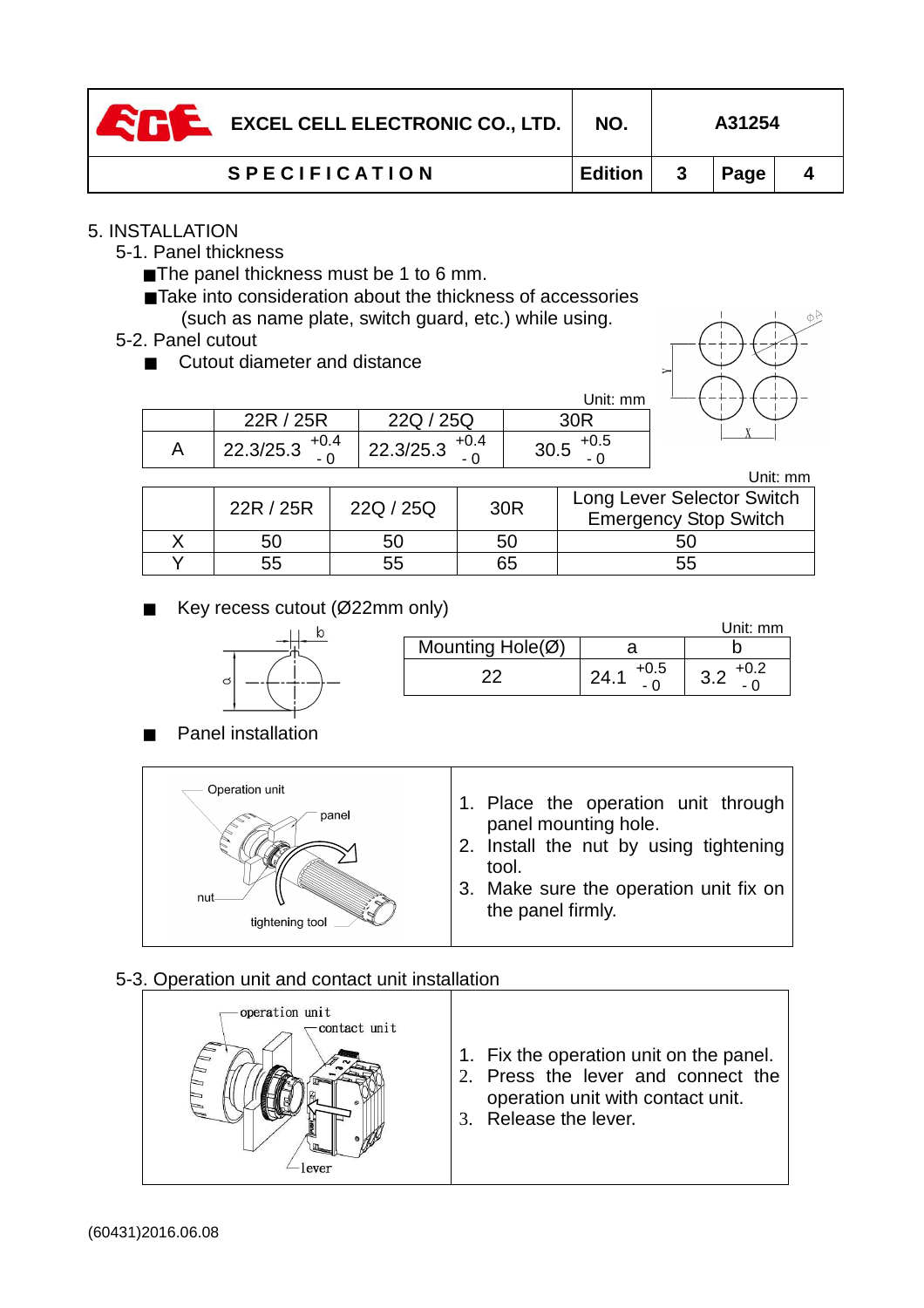| $\sum_{i=1}^{n}$ EXCEL CELL ELECTRONIC CO., LTD. | NO.     |              | A31254 |   |
|--------------------------------------------------|---------|--------------|--------|---|
| <b>SPECIFICATION</b>                             | Edition | $\mathbf{3}$ | Page   | 5 |

### 5-4. LED lamp installation

| contact block | 1. Open the slide.<br>2. Contact block needs to fit with holder<br>position correctly.<br>3. Close the slide completely. |
|---------------|--------------------------------------------------------------------------------------------------------------------------|
| holder        | (If you are unable to close the slide completely,<br>please check the correctness of contact block<br>installation.)     |

## 6. PACKAGING

- 6-1. ECS product is packed without assembly (packed by set), 10 sets per box.
- 6-2. Label information
	-
	-
	-
	- (4) Tester number (9) Notice
	- (5) Date code
	- (1) part number (6) QC inspection stamp
	- (2) Lot number (7) Company mark
	- (3) Quantity (8) Company name
		-

- 7. DIMENSIONS
	- 7-1. See attached drawings

## 8. OPTIONS

- 8-1. Key recess type operation unit is available (Ø 22mm only)
- 8-2. Ø22mm and Ø25mm type have the same structure. Different thickness of O-rings can be ordered separately to fit into Ø22mm and Ø25mm hole in the panel.
- 8-3. LED Specification

| LED Type               | BA9S-T8             |
|------------------------|---------------------|
| Durability (reference) | Approx. 50,000 Hrs. |
| Voltage                | Printed on the LED  |

8-4. For other accessories (name plate, control box, and etc.), please refer to accessory part in the catalog.

## 9. REMARK

9-1. Safety Certification

| <b>Safery Standard</b>              | Certification              |
|-------------------------------------|----------------------------|
| <b>UL-508</b>                       | UL / cUL, file NO. E155181 |
| CSA C22.2 NO.14                     |                            |
| EN60947-5-1                         | R50363071                  |
| EN60947-5-5 (Emergency Stop Switch) | R50362996                  |
| <b>CCC GB14048.5</b>                | CQC2018010305138937        |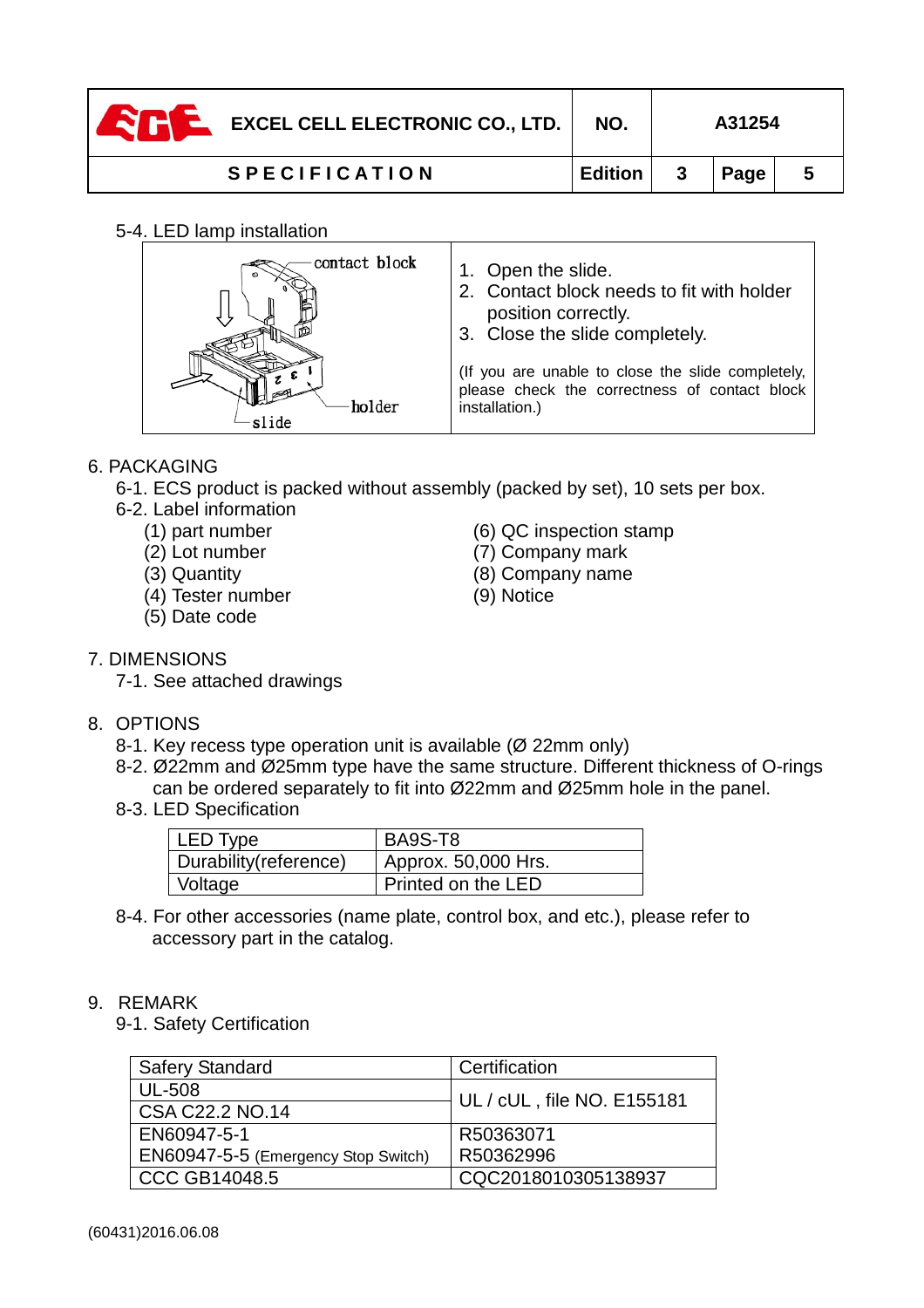| EXCEL CELL ELECTRONIC CO., LTD. | NO.            |                  | A31254 |   |
|---------------------------------|----------------|------------------|--------|---|
| <b>SPECIFICATION</b>            | <b>Edition</b> | $\boldsymbol{3}$ | Page   | 6 |

#### 9-2. Contact Configuration

| Code   | Contact block |           | without function block | with function block |
|--------|---------------|-----------|------------------------|---------------------|
|        | <b>NO</b>     | <b>NC</b> |                        |                     |
| 10     |               |           |                        |                     |
| 01     |               |           |                        |                     |
| 11     |               |           |                        |                     |
| 20     | າ             |           |                        |                     |
| 02     |               | 2         |                        |                     |
| 12     |               | っ         |                        |                     |
| 21     | າ             |           |                        |                     |
| 30     | 2             |           |                        |                     |
| 03     |               | 3         |                        |                     |
| $\sim$ |               |           |                        |                     |

#### Remark:

● The colors of contact block are the followings: 1 NO:blue, 1 NC: red

● Maximum 3 contact blocks for every contact unit.

#### 9-3. CAUTION

- To prevent injury, this device must be disconnected from all power sources prior to wiring and other initiating work.
- $\Box$  Use tightening tool when installing the operation unit in the panel cutout. Do not use pliers and do not tighten excessively, otherwise the operation unit may be damaged.
- Make sure contact blocks are firmly fixed on contact holder during assembly. It will avoid contact blocks separated from holder during operation.